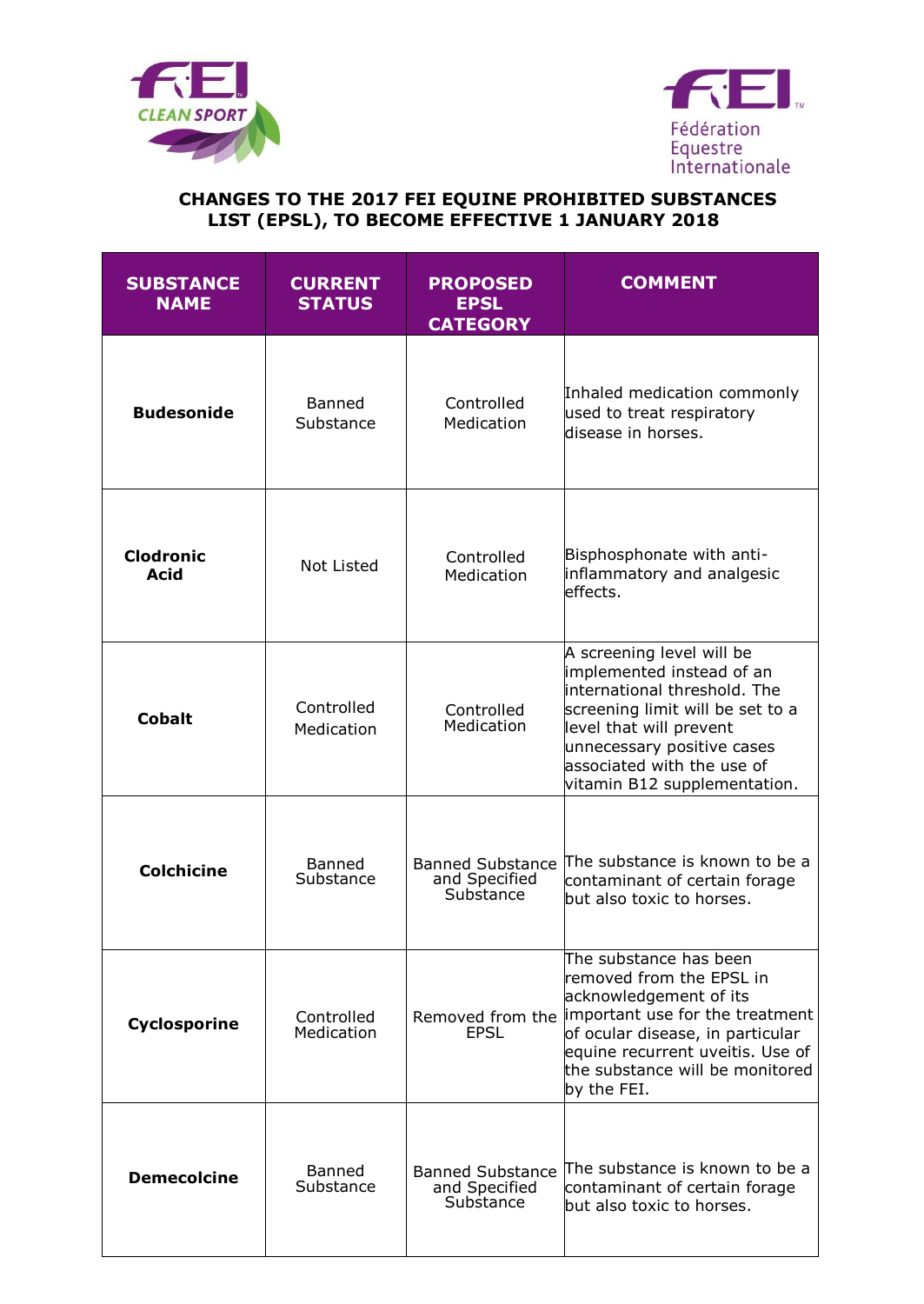| <b>Dimethyl</b><br>Sulphone                  | Controlled<br>Medication   | <b>EPSL</b>                                            | The substance known to be an<br>Removed from the additive in certain feeds and<br>naturally occurring. Dimethyl<br>sulphone is often referred to<br>las MSM.                                       |
|----------------------------------------------|----------------------------|--------------------------------------------------------|----------------------------------------------------------------------------------------------------------------------------------------------------------------------------------------------------|
| <b>Ethanol</b>                               | Not Listed                 | Controlled<br>Medication                               | Used as a calmer and neurolytic<br>substance. A screening limit will<br>be implemented to prevent<br>unnecessary positive cases<br>resulting from the use of topical<br>washes containing ethanol. |
| Quietiapine                                  | Not Listed                 | <b>Banned</b><br>Substance                             | Dopamine agonist and a human<br>anti-psychotic drug with high<br>potential for abuse.                                                                                                              |
| <b>Paraxanthine</b>                          | <b>Banned</b><br>Substance | Controlled<br>Medication and<br>Specified<br>Substance | The substance is not produced<br>by plants and is a metabolite<br>of caffeine and theobromine,<br>which are both listed as<br>Controlled Medication and<br>Specified Substances.                   |
| <b>Piroxicam</b>                             | Banned<br>Substance        | Controlled<br>Medication                               | Non-steroidal anti-inflammatory<br>drug used in the treatment of<br>certain types of cancer and in<br>pain management.                                                                             |
| <b>Piper</b><br><b>Methysticum</b><br>(Kava) | Not Listed                 | Banned<br>Substance                                    | Human anti-psychotic drug<br>with high potential for abuse.                                                                                                                                        |
| <b>Potassium</b><br><b>Bromide</b>           | Not Listed                 | Controlled<br>Medication                               | Used as an anti-convulsant<br>drug in horses.                                                                                                                                                      |
| <b>Pramoxine</b>                             | Banned<br>Substance        | Controlled<br>Medication                               | The substance is used as a<br>topical local anaesthetic to<br>treat sores in the horse's<br>mouth and is found in many<br>products.                                                                |